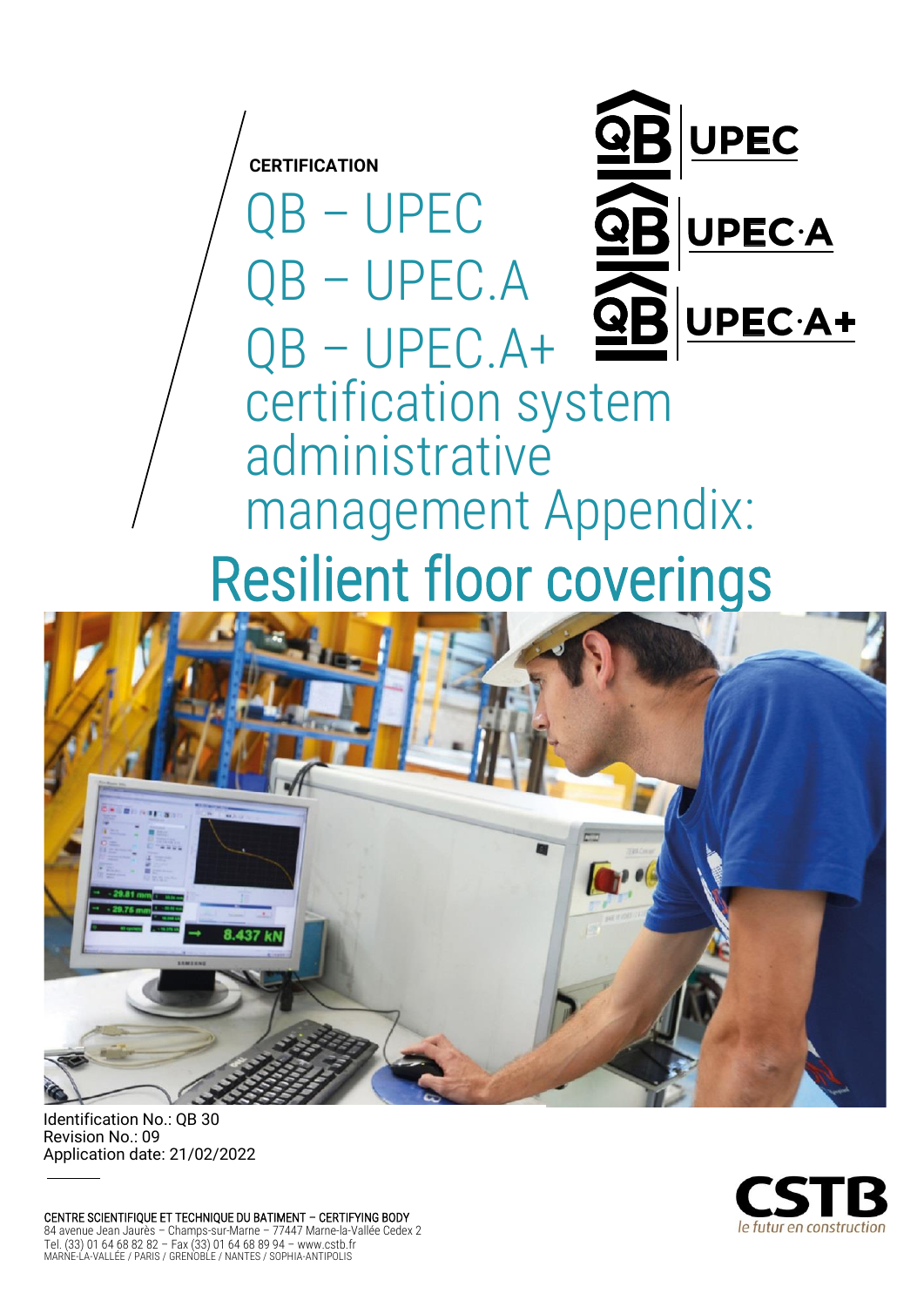

This document has been drafted on CSTB's initiative and under its supervision. CSTB has thus collected the opinion of all the interested<br>parties. Any reproduction or representation, in whole or in part, of this document, a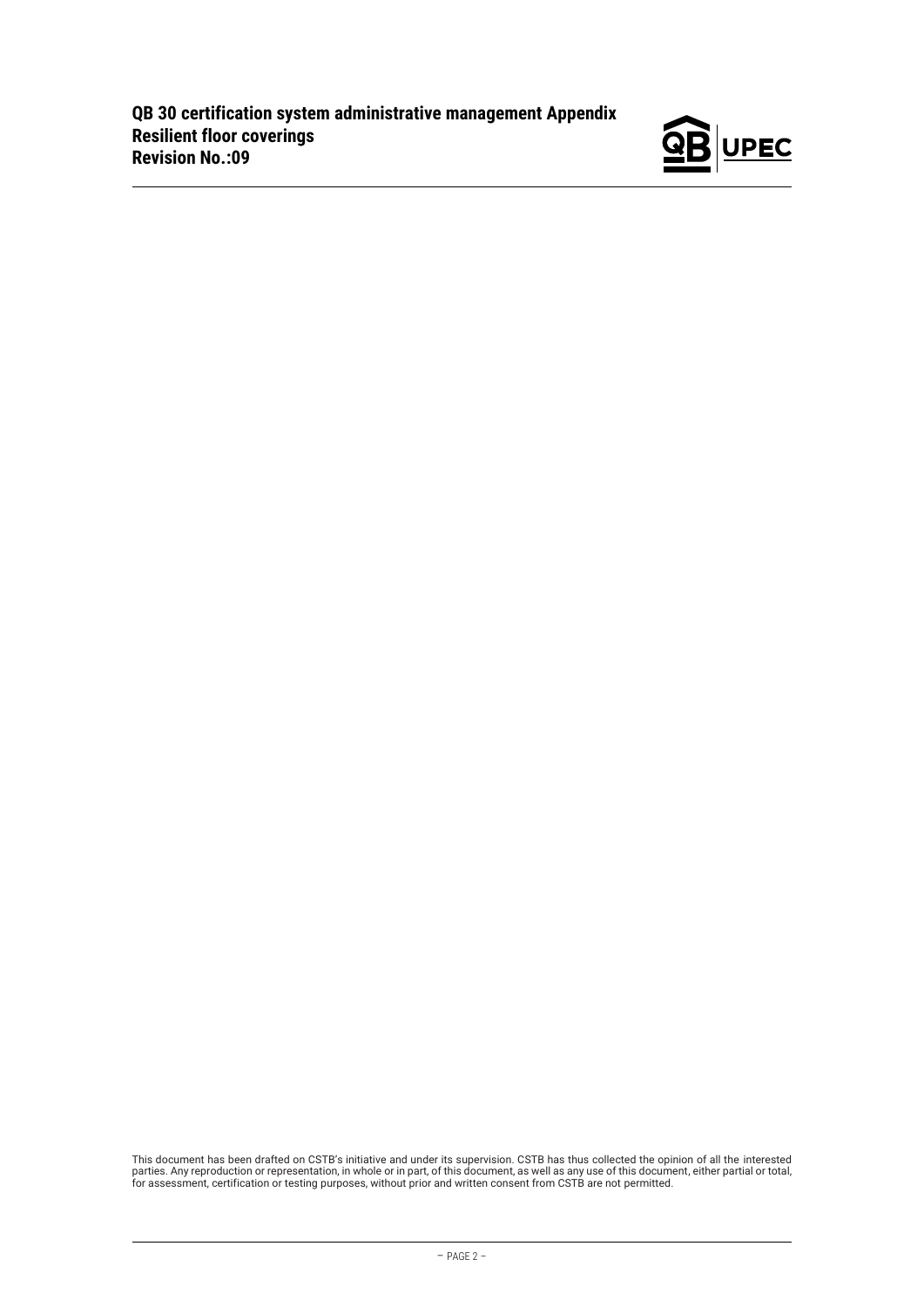

# **TABLE OF CONTENTS**

| Partie 1 |                                                                                  |  |
|----------|----------------------------------------------------------------------------------|--|
| 1.1      |                                                                                  |  |
| 1.2      |                                                                                  |  |
| 1.3      |                                                                                  |  |
| 1.4      |                                                                                  |  |
| 1.5      |                                                                                  |  |
| 1.6      | Case of a change of trade denomination, duplication of certificate or generic    |  |
| Partie 2 |                                                                                  |  |
| 2.1      |                                                                                  |  |
| 2.2      |                                                                                  |  |
| Partie 3 |                                                                                  |  |
| 3.1      |                                                                                  |  |
| 3.2      |                                                                                  |  |
| 3.3      |                                                                                  |  |
| 3.4      |                                                                                  |  |
| 3.5      |                                                                                  |  |
| 3.6      |                                                                                  |  |
| 3.7      |                                                                                  |  |
| 3.8      |                                                                                  |  |
| 3.9      | Case of a new admission application subsequent to withdrawal of the right to use |  |
| 3.10     |                                                                                  |  |
| Partie 4 |                                                                                  |  |
| 4.1      |                                                                                  |  |
| 4.2      |                                                                                  |  |
| 4.3      |                                                                                  |  |
| 4.4      |                                                                                  |  |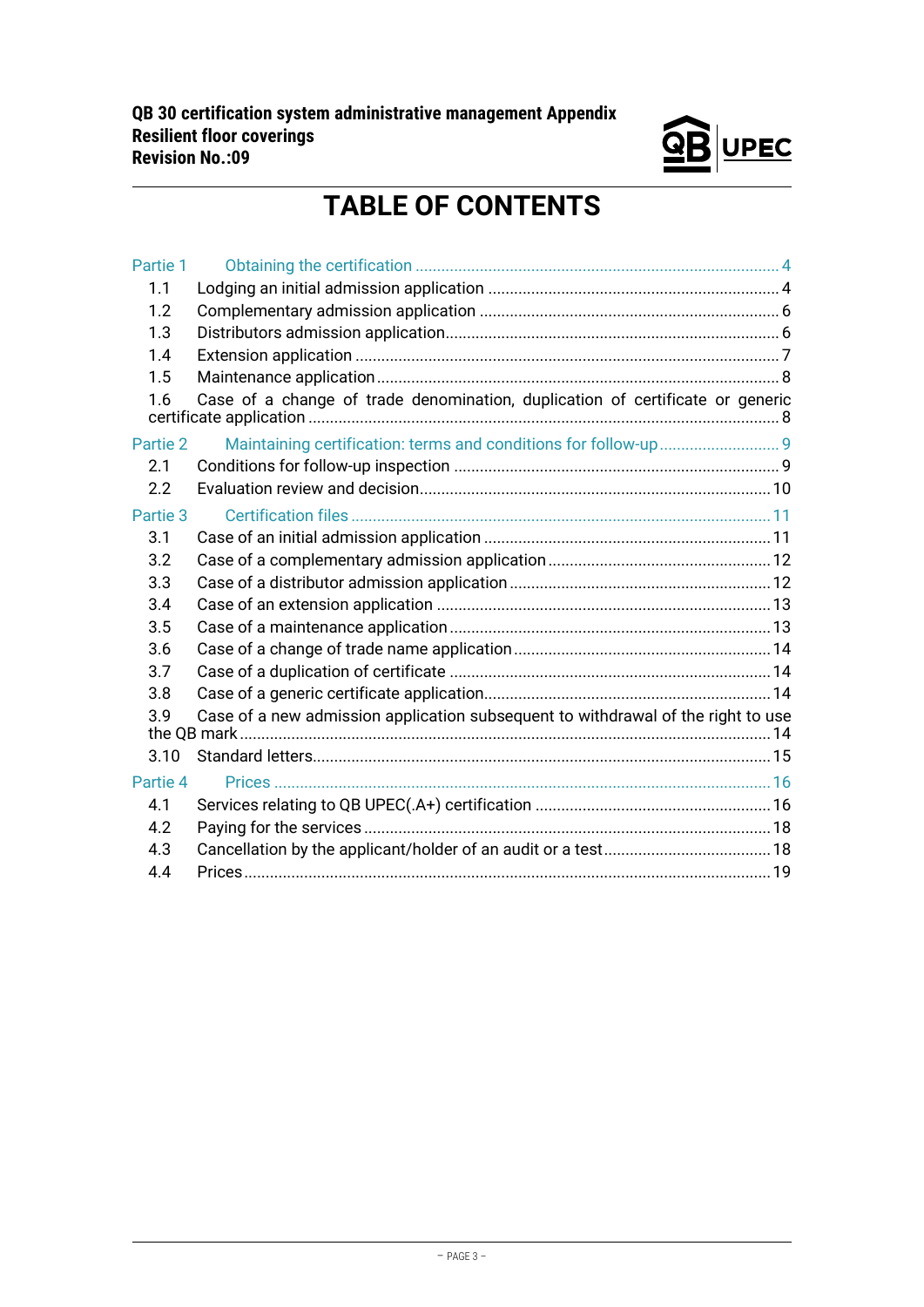

# <span id="page-3-0"></span>Partie 1 Obtaining the certification

# <span id="page-3-1"></span>**1.1 Lodging an initial admission application**

#### **1.1.1 SUBMISSION OF THE APPLICATION DOSSIER**

The application shall be submitted in compliance with the conditions and templates provided in part 3 (paragraph 3.1).

If the product comes from a manufacturing plant located outside the European Economic Area, the applicant shall designate a representative within the EEA as a joint signatory to the application.

A mandate must be established between the applicant and its representative, regarding the following points:

- − missions and associated responsibilities,
- financial aspects,
- − complaints,
- − contact for the mandated body

When the application is received, the following procedure is initiated:

- − an administrative and technical review of the application is undertaken;
- the assessment (audits and tests) is carried out;
- − the assessment is reviewed;
- − the decision is taken.

#### **1.1.2 ADMINISTRATIVE AND TECHNICAL REVIEW OF THE APPLICATION**

When the application dossier is received, CSTB verifies that:

- all documents requested in the application dossier are included:
- − elements contained in the technical file respect the requirements in the certification reference system.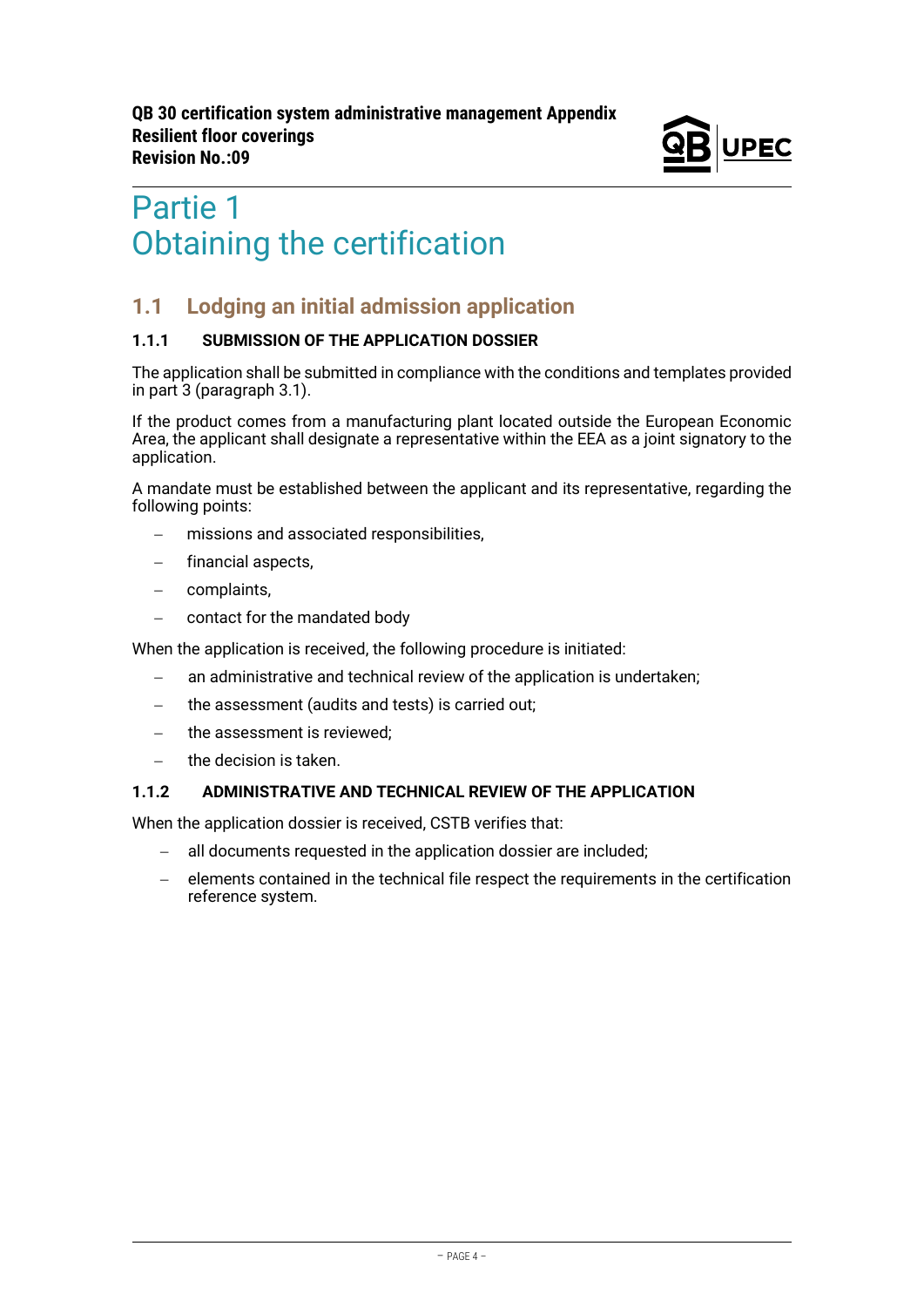

The request is only receivable if:

- the application letter is complete and signed:
- the applicant manages and assumes responsibility for the following stages: design, production, assembly, quality control, marking, packaging and marketing, and specifies the critical points of the various steps;
- − any aspect not carried out by the applicant shall be covered by a contract defining the respective responsibilities with the service provider. The applicant shall remain responsible for all the operations and for ensuring they are consistent;
- the products covered by the application comply with the reference standards and technical specifications set in part 2 of this certification reference system and the Technical document 99030-01;
- the inspections and tests for the products covered by the application and specified in this certification reference system and the Technical document 99030-01, are implemented;
- all requested documents are enclosed with the application, in particular the contractual documents between the applicant/representative and the applicant/distributor, if applicable.

CSTB also makes sure that it has all the ways and means to reply to the application and it may be led to request additional information necessary for the admissibility of the dossier if it is incomplete.

As soon as the application is admissible, it is taken into consideration and the secretariat of the mark forwards the admission running costs to the applicant.

Upon the reception of payment of admission fees, CSTB plans for the assessment and informs the applicant of the organisational procedures (auditor, audit duration, sites to be audited, products to be sampled, etc.).

#### **1.1.3 EVALUATION METHODS**

The verifications performed within the framework of the QB mark associated with UPEC(.A+) classification are generally of two types:

- audits carried out at the production site;
- − the tests on the products in the mark laboratory.

They may be supplemented with further evaluations, for instance the analysis of the control registers following the audit, an assessment of the relevance of the holder's technical support, etc.

A report is to be drafted following those evaluations: audit report, test report, etc.

In case of a deviation, the applicant shall:

- 1- submit a corrective action plan to CSTB within 15 days following notification of the given deviation,
- 2- implement an action plan within:
	- $\rightarrow$  3 months in the event of a critical deviation.
	- ➔ 6 to 12 months in the event of a non-critical deviation.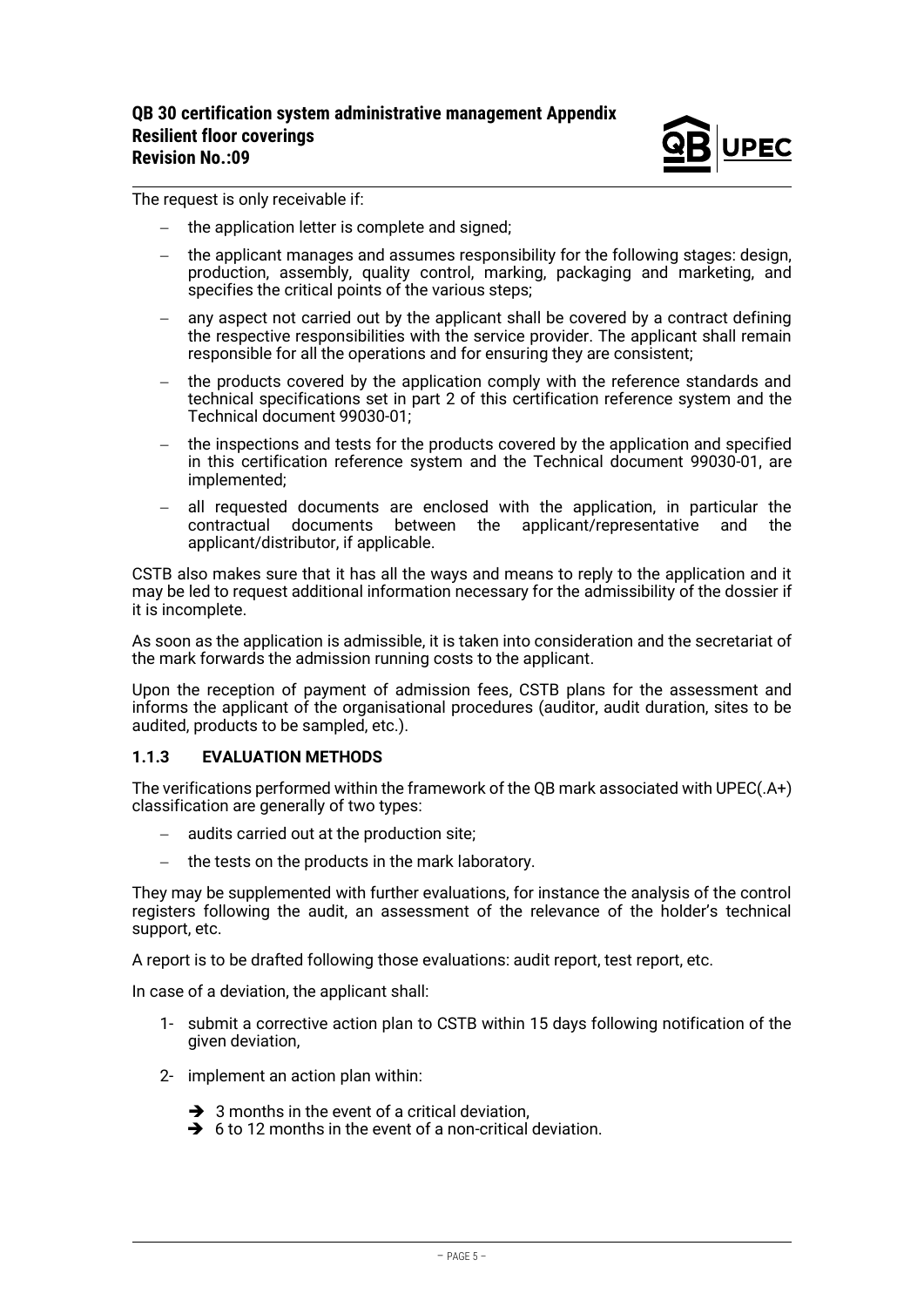#### **QB 30 certification system administrative management Appendix Resilient floor coverings Revision No.:09**



The audit reports may mention weak points. Those points indicate departures from the product/service performance. They do not require any corrective actions. However they are to be analysed within the framework of the next evaluation and may be converted into deviations in the event of departures leading to non-respect of the reference system's requirements.

#### **1.1.4 EVALUATION REVIEW AND DECISION**

CSTB assesses in particular the test and audit reports that are prepared and sent to the applicant (evaluation review).

In certain cases, a complementary inspection operation may be requested by CSTB, based on its analysis of the reports.

For each irregularity, the applicant shall describe the actions implemented or planned with the time span for their application consistent with the deviation observed. The persons responsible for the actions to be implemented shall be mentioned too.

CSTB analyses the relevance of the reply and may ask for an additional test to be carried out to check that corrective actions have been set up (partial or complete audit and/or tests/documentation verification).

CSTB may present an anonymous summary of all evaluation results to the Specific Committee for its opinion.

Depending on the results of the entire assessment, CSTB will make one of the following decisions:

- − certification agreement with or without comments;
- − certification refusal, giving reasons for the refusal.

In case of a positive certification decision, CSTB shall remit the QB certificate associated with UPEC(.A+) classification to the applicant which, on that occasion, will become the holder of the right to use the QB mark associated with UPEC(.A+) classification.

The certificates are issued without a validity date.

The applicant can contest the decision taken by sending a request in conformity with the General Requirements of the QB mark. The applicant is entitled to present his case formally.

The granting of the right of use can in no way substitute CSTB's responsibility for the legal responsibility on the company which holds the QB mark associated with UPEC(.A+) classification usage right.

The holder can then provide information about his certification using the methods defined in part 2 of the certification reference system.

# <span id="page-5-0"></span>**1.2 Complementary admission application**

The steps described in paragraph 1.1 above apply. The application shall be submitted in compliance with the conditions and templates provided in part 3 (paragraph 3.2).

#### <span id="page-5-1"></span>**1.3 Distributors admission application**

The steps described in paragraph 1.1 above apply. The application shall be submitted in compliance with the conditions and templates provided in part 3 (paragraph 3.3).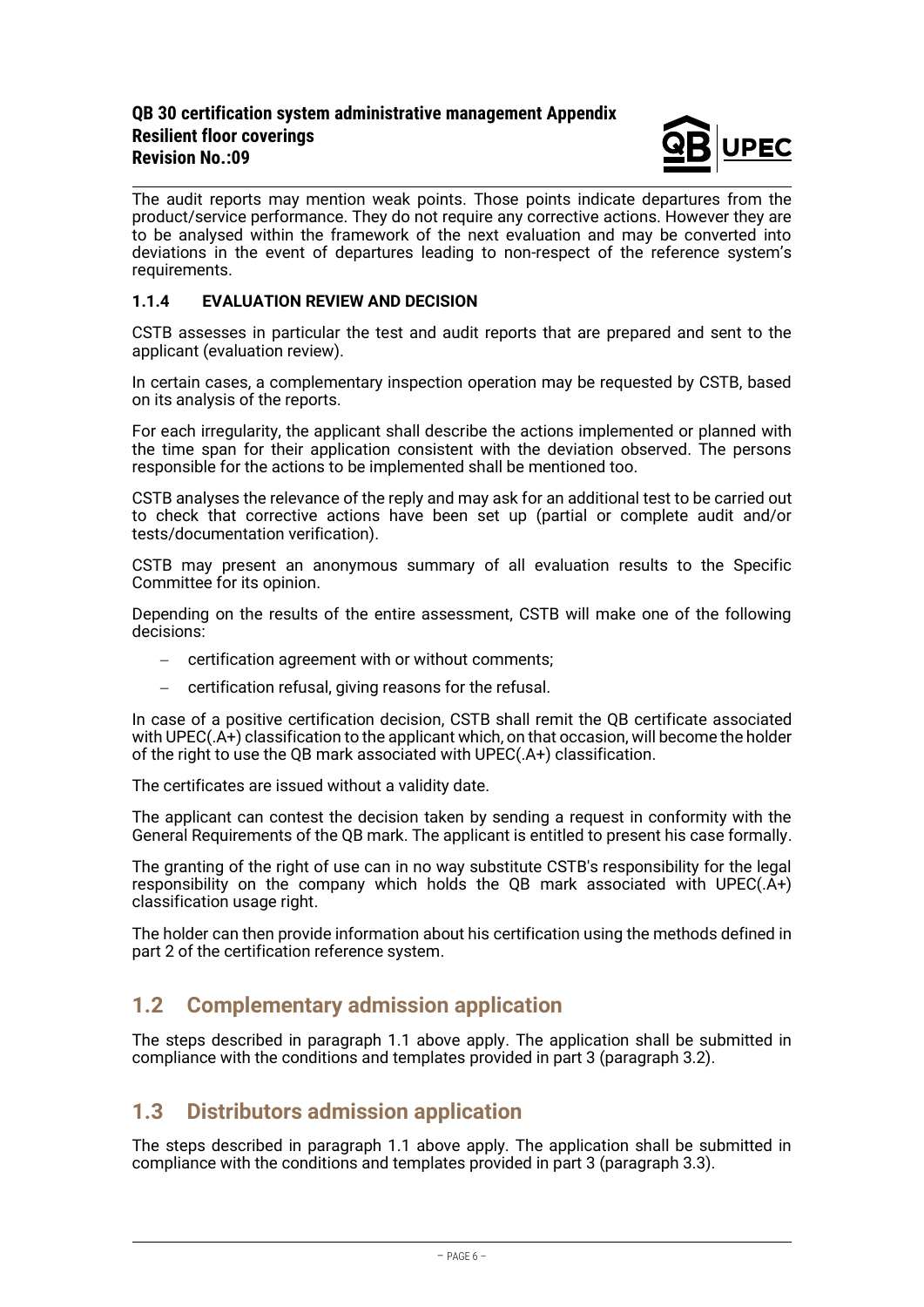

#### <span id="page-6-0"></span>**1.4 Extension application**

The steps described in paragraph 1.1 above apply.

Audit are not mandatory for extension application.

The application shall be submitted in compliance with the conditions and templates provided in part 3 (paragraph 3.4).

As soon as the application is admissible, it is taken into consideration and the secretariat of the mark forwards the extension running costs to the holder.

The laboratory of the mark establishes and estimates the program of initial tests to be realized on the taken samples and addresses the quotation to the holder.

The secretariat of the mark officially registers the application and communicates the registration number to the holder at the reception of the samples.

The registration number can only be diffused by the holder under the three following cumulative conditions:

- The product object of the extension application will be manufactured on a production line (or under a same manufacturing process) already inspected by CSTB within two years before the date of application. The extension application concerns a product belonging to an already audited product family.
- − The production site concerned by the extension application has not been suspended or withdrawn within two years before the date of application.

And, under the following form:

Declared classification **Ux Px Ex Cx** (\*) for the product « commercial name » Application **in progress** and registered at CSTB under the n°yy.xxxx of dd mm yyyy.

*(\*) The declared classification does not prejudge of the assessment outcomes and therefore of the product certification.*

When the application concerns a floor covering with an acoustic efficiency, the registration number is diffused after checking of its efficiency and in respect to the above listed conditions.

In the case where one of the cumulative conditions defined here-above would not be fulfilled, the secretariat of the mark will officially register the application and communicate the registration number to the holder. However, this number will not be diffused by the holder in any form.

In the case where the communication is not made according to the conditions established above, CSTB will notify to the holder a warning and will dispose of 15 days to indicate the corrective actions. After that period, CSTB will notice a reminder and the holder will dispose of an additional 15 days to implement the corrective actions. A complementary audit might be made to check that the documents involved have been modified.

If the holder has not implemented the corrective actions during the allocated time, it exposes itself to a procedure refusal, even a suspension of all of its certificates.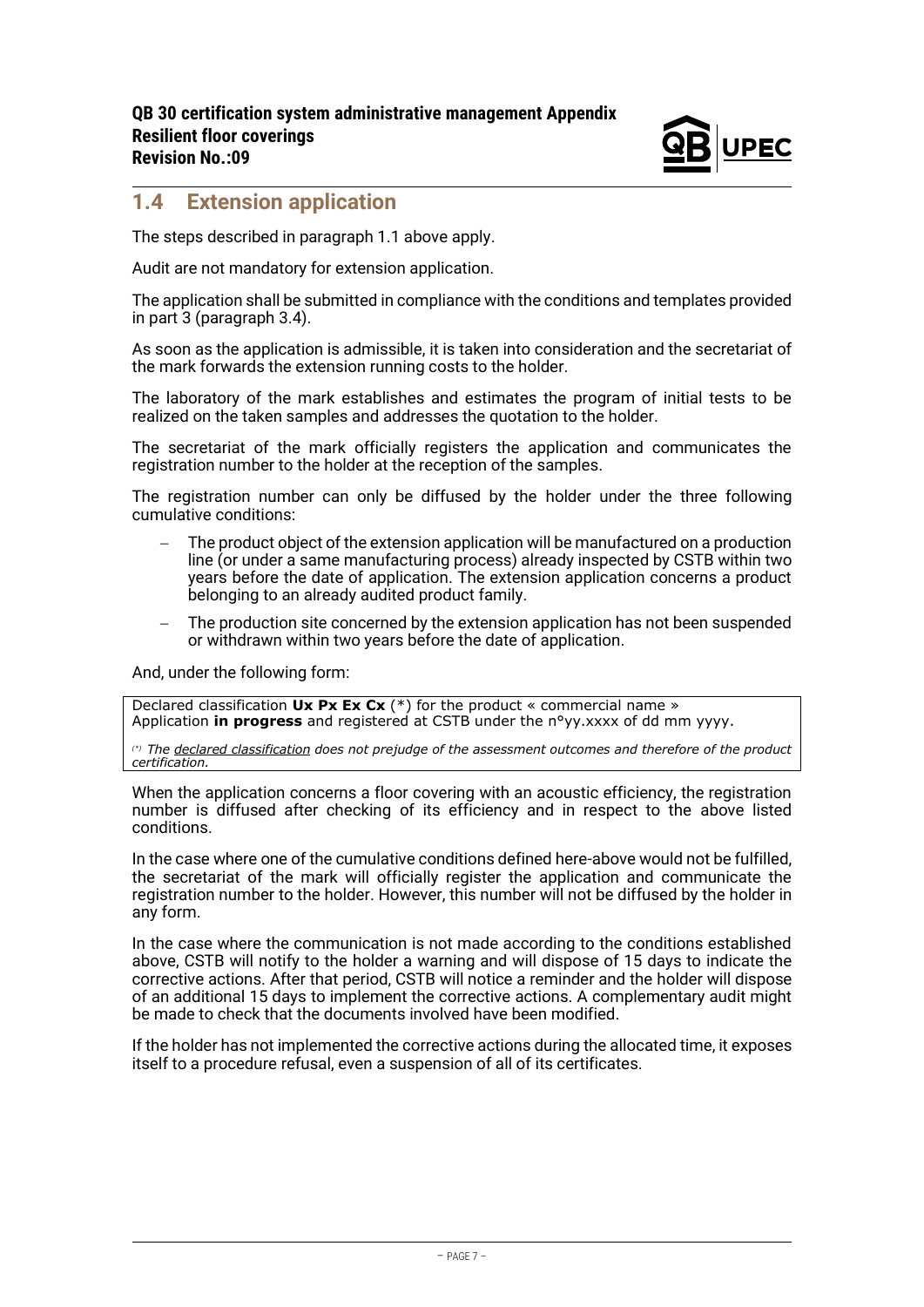

### <span id="page-7-0"></span>**1.5 Maintenance application**

The application shall be submitted in compliance with the conditions and templates provided in part 3 (paragraph 3.5).

For distribution under other trademarks, it is acceptable to make certain presentation modifications to the relevant products that have no functional effect. In this case, the holder shall specify in the maintenance application the list of modifications made to the products in question.

CSTB then makes sure that these modifications have no functional effect.

The company which distributes the certified products must provide CSTB with all the sales documents (catalogues, brochures, websites, etc.) that refer to these products, and send updated documents as appropriate.

#### <span id="page-7-1"></span>**1.6 Case of a change of trade denomination, duplication of certificate or generic certificate application**

The application shall be submitted in compliance with the conditions and templates provided in part 3 (paragraph 3.6 to 3.8).

The steps described in paragraph 1.1 above apply.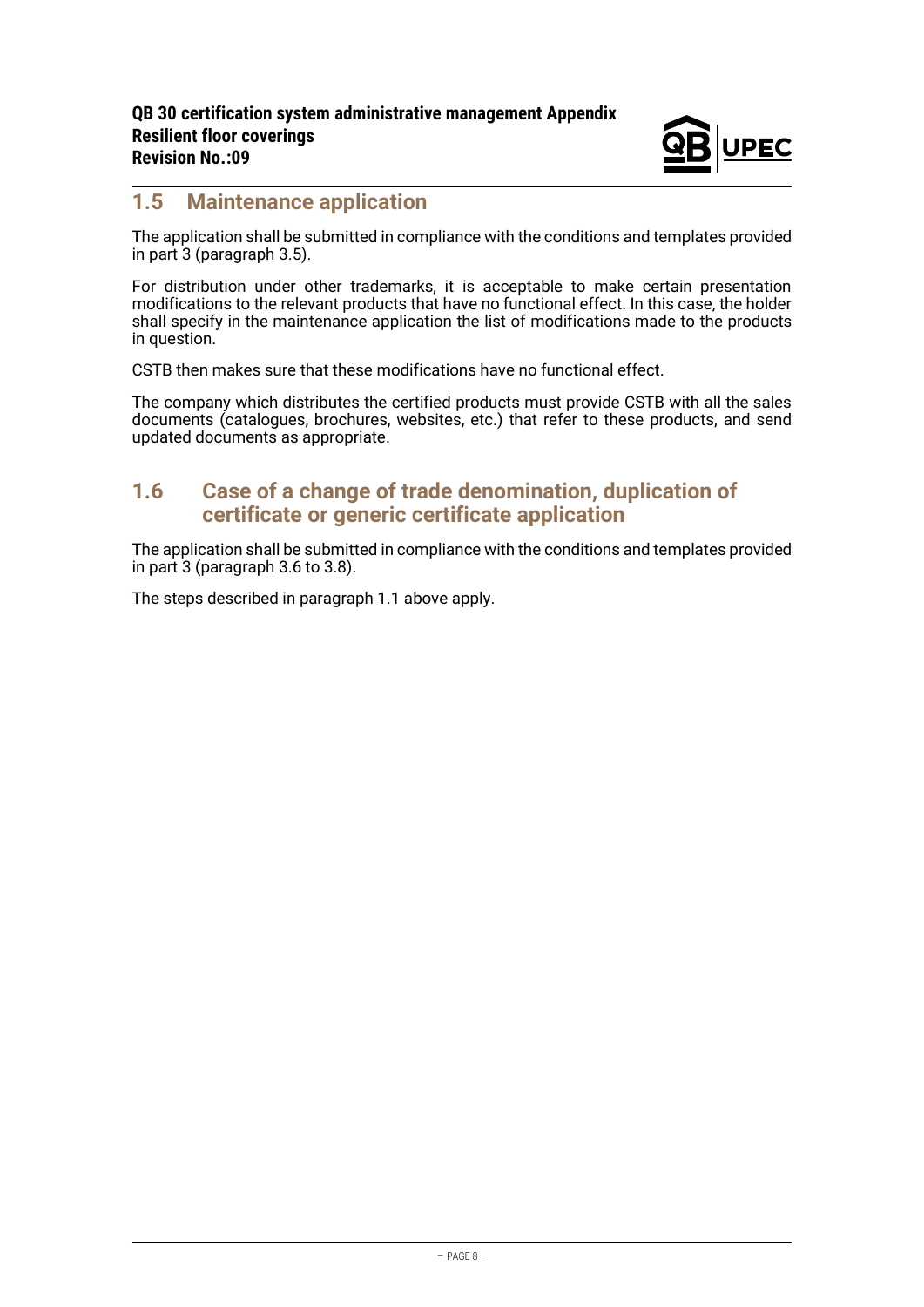

# <span id="page-8-0"></span>Partie 2 Maintaining certification: terms and conditions for follow-up

Throughout the certification period, the holder shall:

- comply with the requirements and marking procedures described in part 2 of the certification reference system;
- − update their certification file using the models supplied, cf. list of elements in part 3 of this Appendix;
- systematically inform CSTB of any modification to one of the characteristics of the certified product and/or of its organisation that is likely to have an impact on the certification.

In addition, CSTB reserves the right to carry out any controls (visits, tests, verifications, etc.) it deems necessary as a result of:

- a modification affecting the certified product or the quality organisation of manufacturing entities (manufacturing factory, manufacturing workshops, subcontractors' factory, etc.);
- − complaints, disputes, legal actions, etc. about which it becomes aware related to use of the QB UPEC(.A+) mark;
- − checks (including sampling) may be made in trade outlets.

In case of disputes with users, the verifications may include samplings or tests on the utilisation premises (in that case, the holder is invited to be represented so as to witness the operations).

# <span id="page-8-1"></span>**2.1 Conditions for follow-up inspection**

The monitoring of the certified products includes follow-up audits to the production unit and tests on the products.

It also involves surveillance of the usage of the mark and the logos on the products, packaging and any communication materials.

The reports are accompanied, as the case may be, by deviation sheets, including a request for a corrective action proposal by the holder within a prescribed time span. Deviations are treated in accordance with the provisions defined in § 1.1.3.

The follow-up conditions depend upon the following:

- − whether or not the holder holds the ISO 9001 certification, in compliance with part 2 of this certification reference system;
- − decisions made following previous controls (audits and tests);
- any applicable reductions.

Before initiating the follow-up process, CSTB completes an administrative and technical review of the certification dossier to make sure no modifications affecting certification need to be taken into account.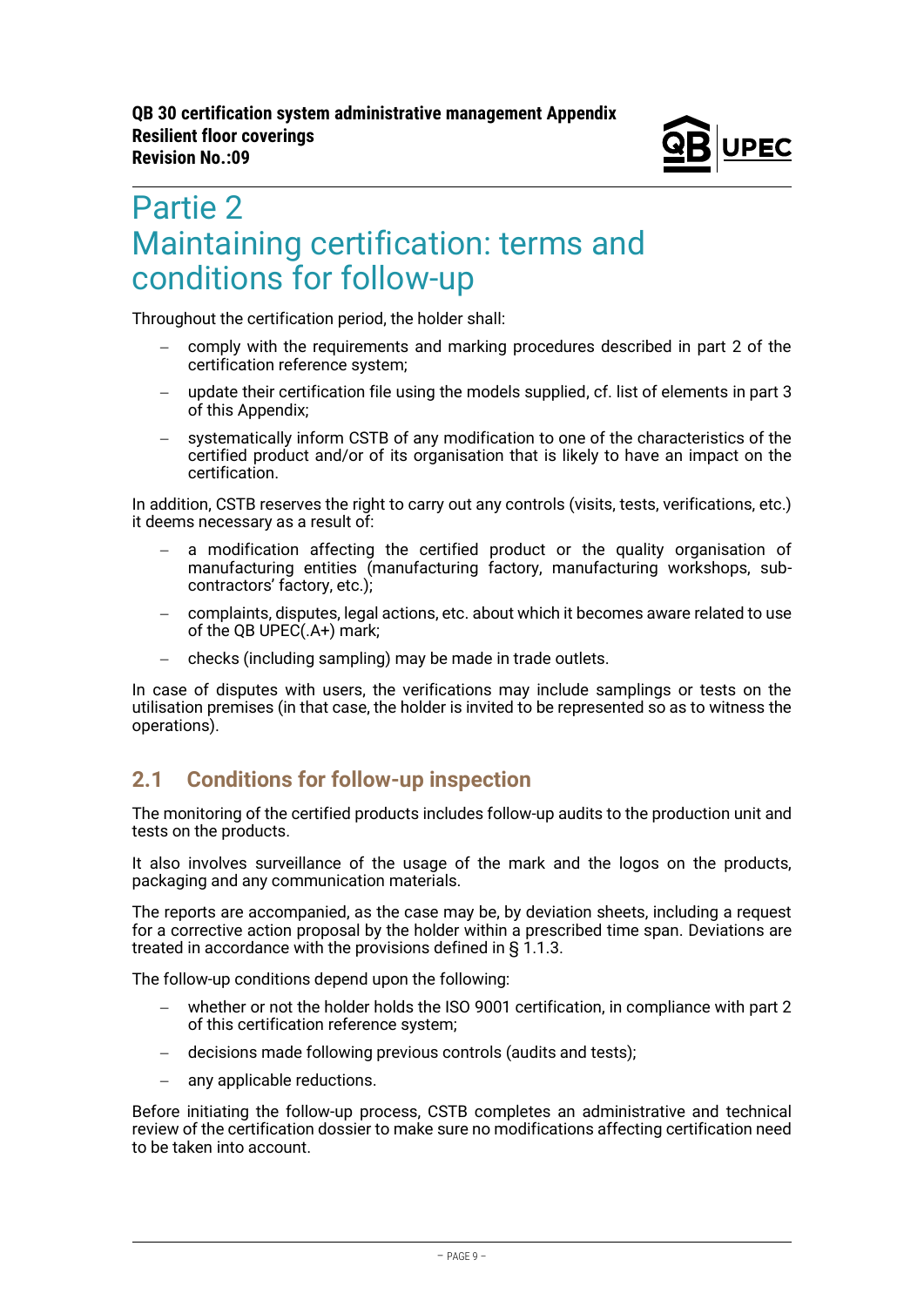

#### <span id="page-9-0"></span>**2.2 Evaluation review and decision**

CSTB assesses the test and audit reports that are prepared and sent to the holder (evaluation review).

In certain cases, a complementary inspection operation may be requested by CSTB, based on its analysis of the reports.

For each deviation, the holder shall present the actions implemented or envisaged with a relevant time span for bringing into application with regard to the deviation observed. The persons responsible for the actions to be implemented shall be mentioned too.

CSTB analyses the pertinence of the reply and can request the implementation of a complementary check.

CSTB may submit to the Specific Committee, for approval, a summary of all the assessment results in an anonymous way.

Depending on the results of all the checks, CSTB makes a conclusion about the evaluation and notifies the holder about the conclusion, which may be:

- − conclusion of certificate maintenance, or
- − decision to sanction in accordance with the General Requirements of the QB mark.

In the event of a penalty, this will be operative dating from its notification. The choice of penalty depends on the severity of the observed deviation. The sanction notifications which affect the usage right are signed by CSTB Management.

The cost of additional verifications due to the penalties or after analysing the reports is to be borne by the holder.

The holders and their distributors that benefit from usage right maintenance are each of them responsible for the right to use the QB mark associated with UPEC(.A+) classification, relative to the product considered and commit themselves to apply the measures which result from the penalties, decided upon in conformity with the certification reference system.

Any suspension or any withdrawal of the right to use the QB mark associated with UPEC(.A+) classification entails the prohibition to use the QB mark associated with UPEC( $A+$ ) classification and to make reference to it. This obligation is valid not only for the holder but also for the wholesales network of his company, as well as for the dealers called upon to distribute its products.

All the documentation (technical and sales documents, labels, notices, advertising, Web sites, etc.) shall no longer mention the QB mark associated with UPEC(.A+) classification for the product subjected to a suspension or a withdrawal (erratum and/or reprinting).

Holders can contest the decision taken by submitting a request in conformity with the General Requirements of the QB mark. They are entitled to present their case formally.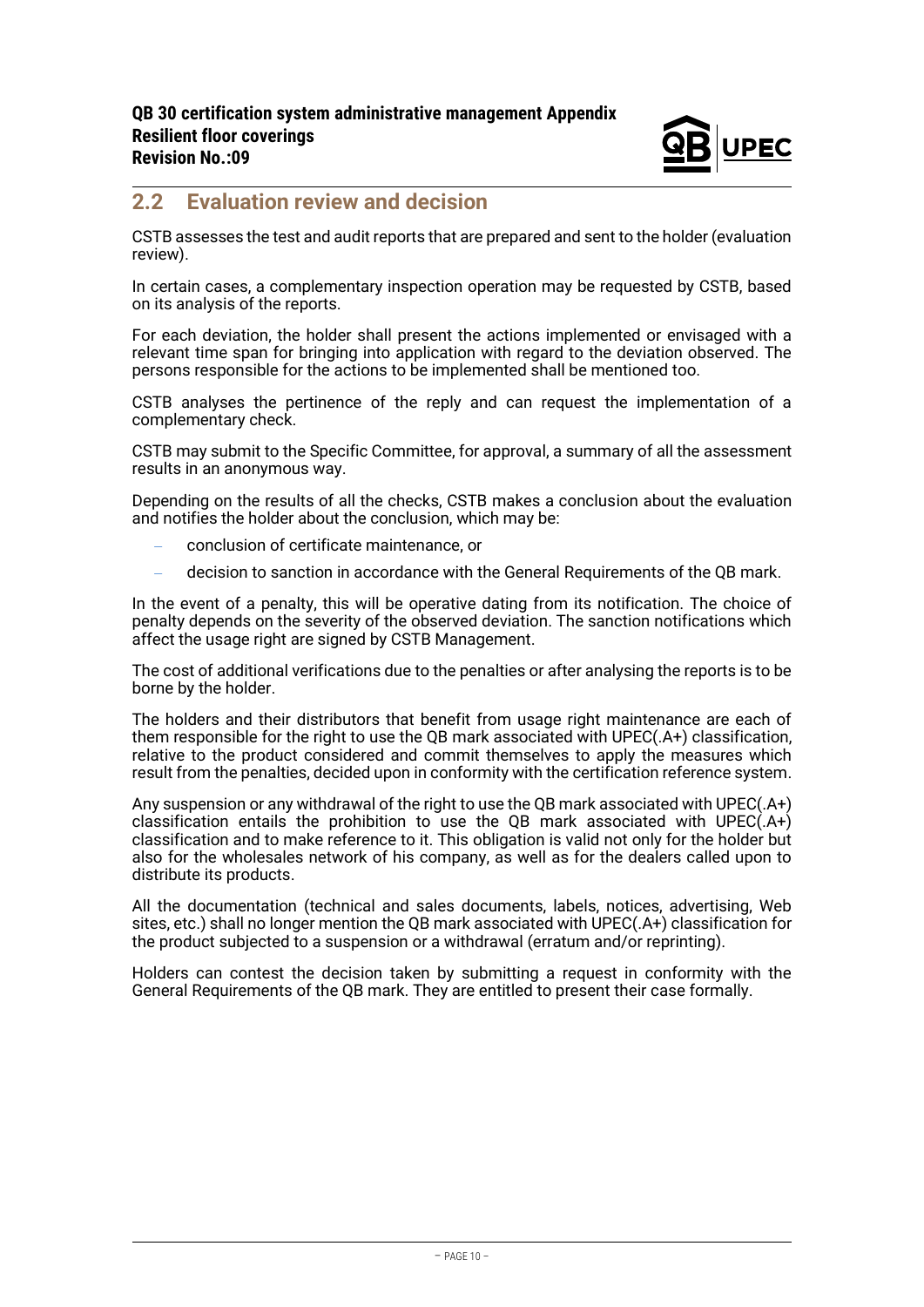

# <span id="page-10-0"></span>Partie 3 Certification files

The application for the right to use the mark must be drawn up by the applicant/holder in one copy in accordance with the examples and templates set out below. **One original of this request shall be made on the applicant's letterhead paper in French** and the entire application shall be sent to CSTB.

In case the product comes from a manufacturing unit located outside the European Economic Area, the applicant designates a delegate within the European Economic Area who co-signs the application.

An application concerning a product which benefits from a foreign conformity mark or from a test certificate issued by a foreign laboratory is processed, taking into account any existing recognition agreements, in conformity with the General Requirements of the QB mark.

<span id="page-10-1"></span>Note: Electronic versions of standard letters and sheets may be obtained from CSTB.

## **3.1 Case of an initial admission application**

Applicants prepare a dossier to include:

- an application and commitment letter in accordance with standard letter 1; in French language,
- a general information sheet concerning the applicant, using standard sheet 3,
- − a data sheet per product according to standard sheet 4,
- samples (mini format 10x10cm) of products concerned by the application,
- the Declaration of Performance of the product (in French),
- a technical file giving following information:
	- the indication of other productions of the factory and other manufacturing sites of the company or group,
	- the general production organization, production means, schematic description of production lines,
	- the dispositions of the prepared quality management (copy of the control plan) concerning the manufacturing unit and the subcontracts if necessary,
	- the means of control and control organization in the factory.
	- commercial documentation (or a draft of document) relative to the concerned products of the application,
	- a set of product packing which complies with all marking rules.
	- the internal approval of the product in compliance with the tables 1 to 10 of the referential system,
	- declaration of product construction.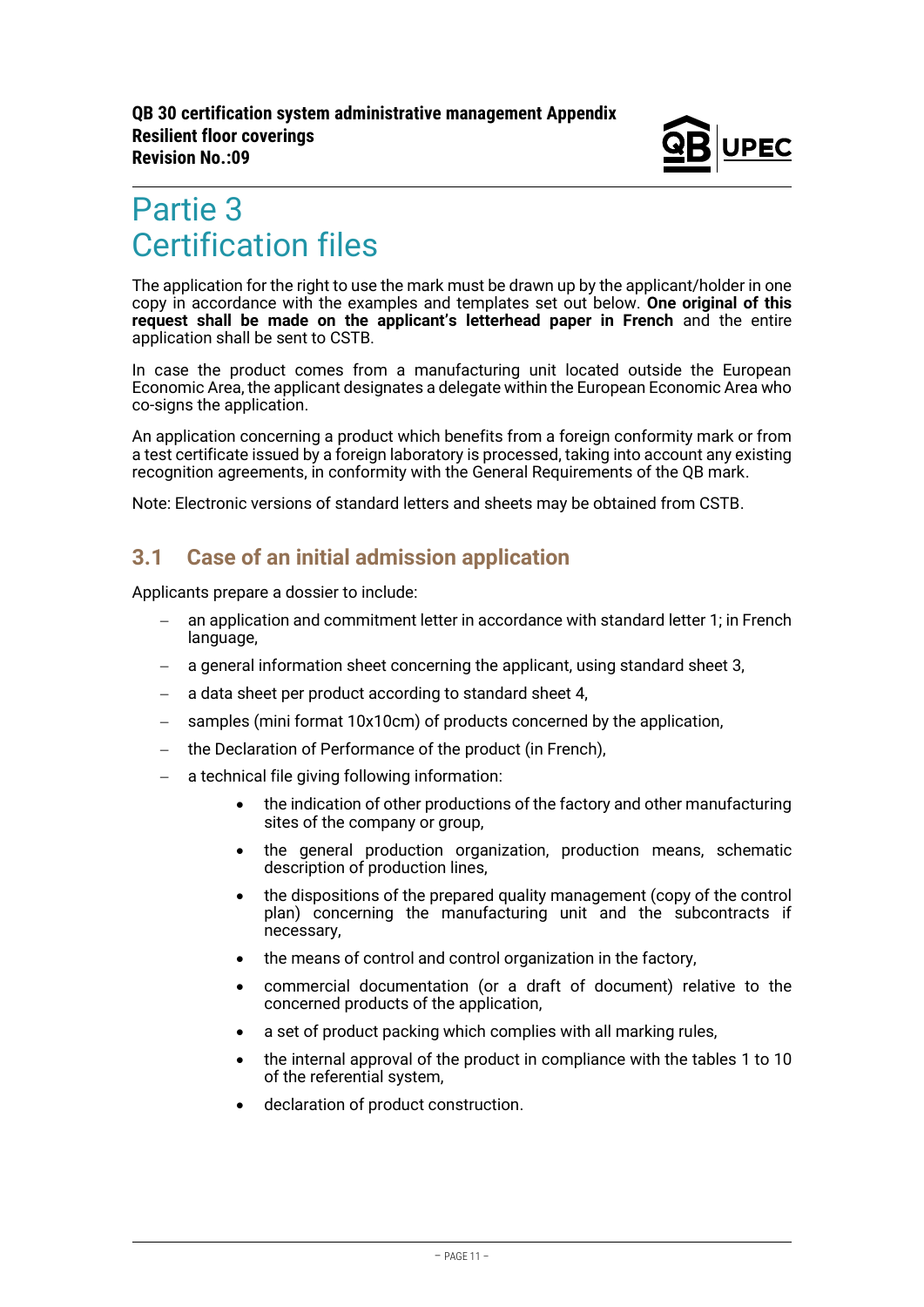

# <span id="page-11-0"></span>**3.2 Case of a complementary admission application**

Holders prepare a dossier to include:

- an application and commitment letter in accordance with standard letter 1; in French language.
- a general information sheet concerning the applicant, using standard sheet 3;
- − a data sheet per product according to standard sheet 4.
- samples (mini format 10x10cm) of products concerned by the application,
- The Declaration of Performance of the product (in French)
- a technical file giving following information:
	- the indication of other productions of the factory and other manufacturing sites of the company or group,
	- the general production organization, production means, schematic description of production lines,
	- the dispositions of the prepared quality management (copy of the control plan) concerning the manufacturing unit and the subcontracts if necessary,
	- the means of control and control organization in the factory,
	- commercial documentation (or a draft of document) relative to the concerned products of the application,
	- a set of product packing which complies with all marking rules,
	- the internal approval of the product in compliance with the tables 1 to 10 of the referential system,
	- declaration of the product construction.

### <span id="page-11-1"></span>**3.3 Case of a distributor admission application**

The holder establishes a file containing:

- an application and engagement letter of the manufacturer holder on company notepaper and signed by the distributor and himself according to the standard letter 2A, in French language,
- the engagement of the distributor on company notepaper according to the standard letter<sub>2B</sub>
- the Declaration of Performance of the product (in French),
- − the approbation of the requirements relative to the marking according to the form type 6,
- a form of general information concerning the applicant according to the form type 3,
- a technical file giving following information:
	- the list of sales outlets,
	- the communication medium projects (website, printed documentation...),
	- the address of the head office or business premises accessible to the auditor,
	- the address of the warehouses.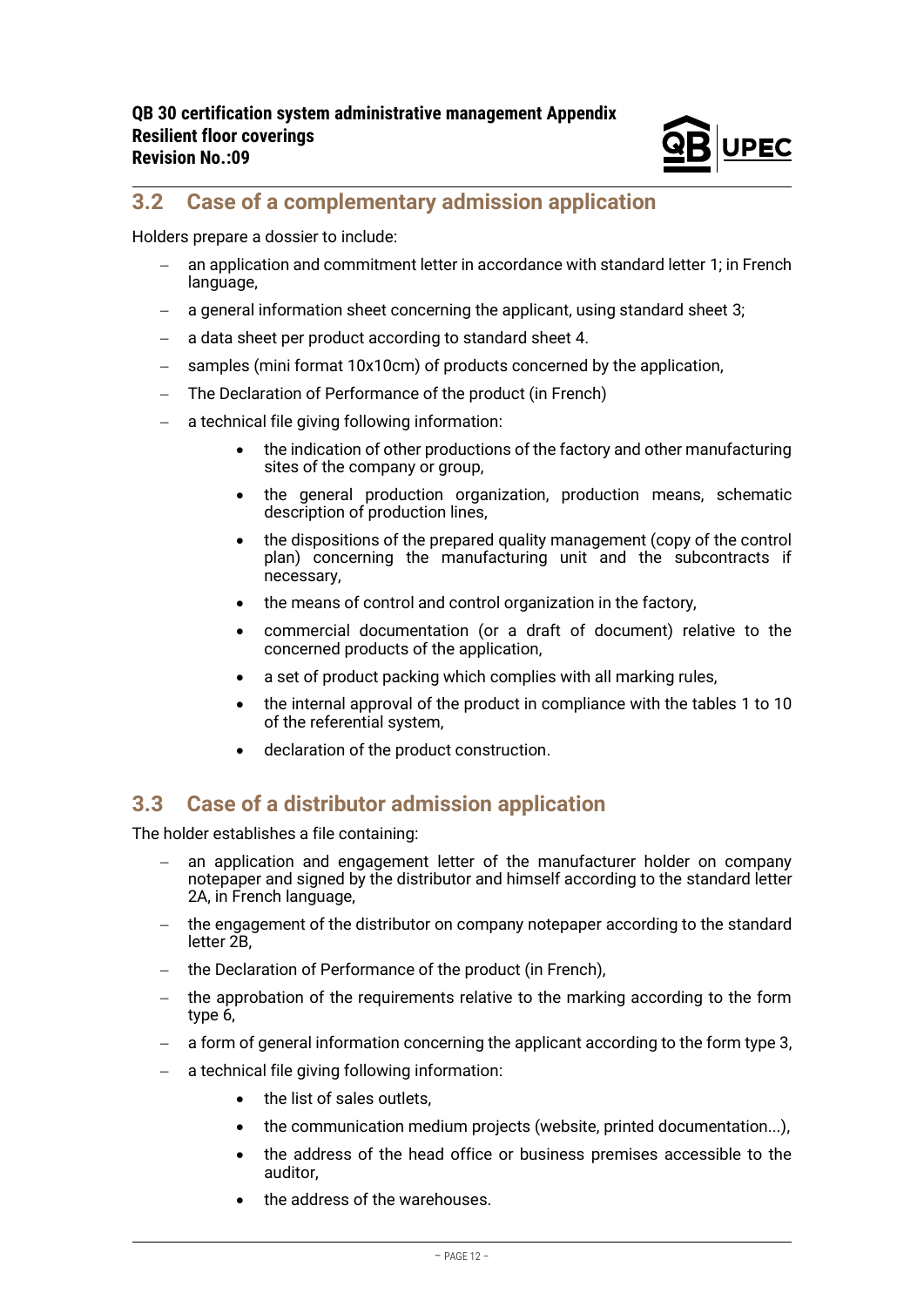

# <span id="page-12-0"></span>**3.4 Case of an extension application**

Holders prepare a dossier to include:

- an application and commitment letter in accordance with standard letter 1, in French language at minimum.
- − a data sheet per product according to standard sheet 4,
- samples (size mini 10x10cm) of products concerned by the application,
- the Declaration of Performance of the product (in French),
- − the internal approval of the product in compliance with the tables 1 to 10 of the referential system,
- − declaration of the product construction.

#### <span id="page-12-1"></span>**3.5 Case of a maintenance application**

Holders prepare a dossier to include:

- an application and engagement letter of the manufacturer holder on company notepaper and signed by the distributor and himself according to the standard letter 2A, in French language,
- − the engagement of the distributor on company notepaper according to the standard letter 2B,
- the Declaration of Performance of the product (in French),
- − the approbation of the requirements relative to the marking according to the form type 6.

The application could be lightened for the distributors already benefiting the right to use for a same manufacturer.

The lighten will include the annual approbation of the distributor for:

- the requirements relative to the marking according to the form type 6, which will be sent back with the signature to the secretariat of the mark.
- − the engagement of the distributor on company notepaper according to the standard letter 2B, per manufacturer.

For the distributor holders which do not send any application during the year, the approbation of the requirements relative to the marking will be sent to the distributors yearly. They will send it back with the signature to the secretariat of the mark.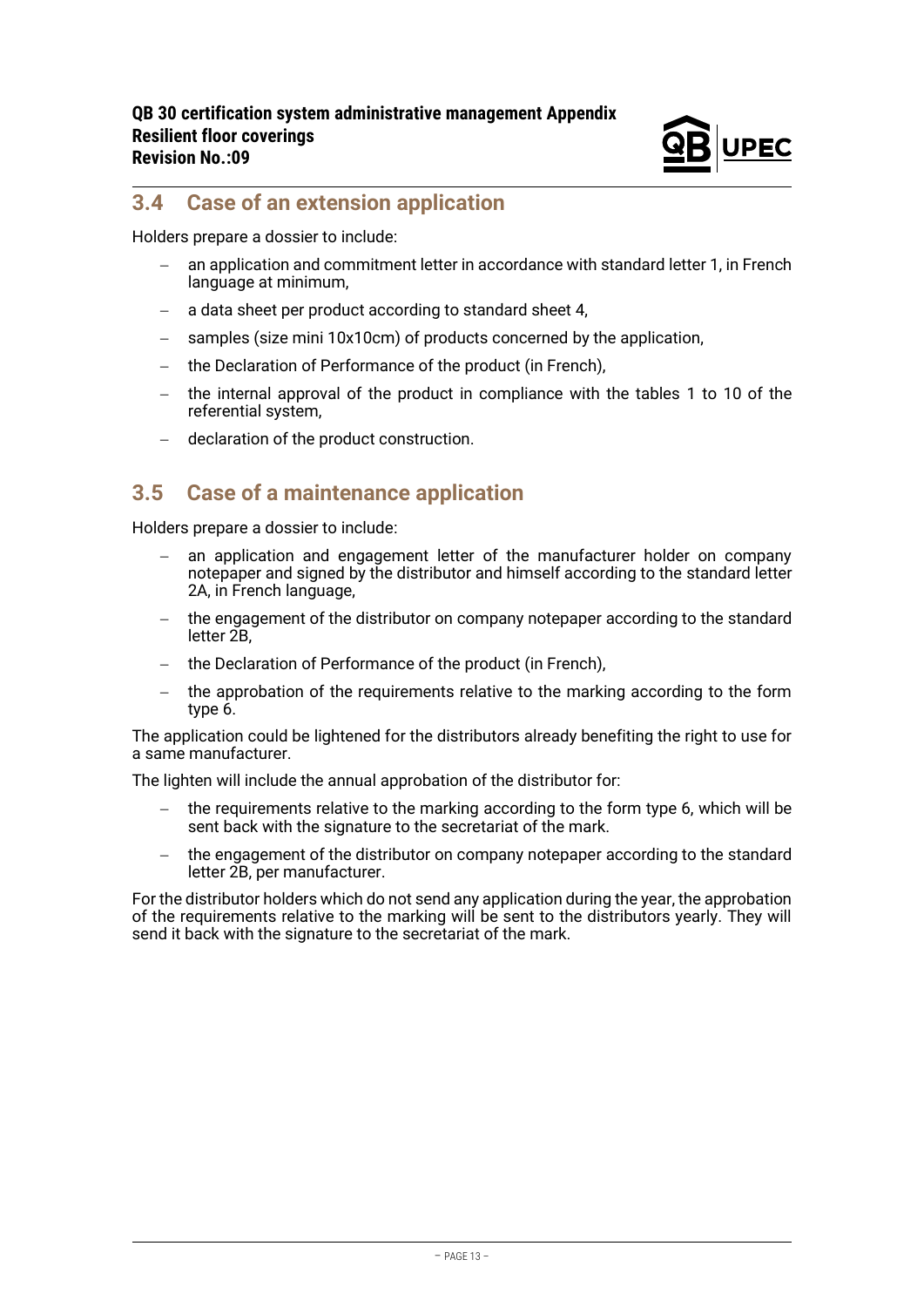

# <span id="page-13-0"></span>**3.6 Case of a change of trade name application**

Holders prepare a dossier to include:

- − an application letter of the manufacturer on company notepaper, in French language,
- − the Declaration of Performance of the product (in French)
- − a technical form per product according to the form type 4 (excepted for the distributors).

For the changes of trade name of distributor certificate, the file must be established by the manufacturer holder.

### <span id="page-13-1"></span>**3.7 Case of a duplication of certificate**

<span id="page-13-2"></span>The conditions are the same with §3.6.

#### **3.8 Case of a generic certificate application**

In addition to §3.6., applications for generic products have to meet the conditions below:

A generic certificate application can be made for a product with identical technical characteristics than a product already certified, under the following conditions:

- − The UPEC classification, impact sound efficiency or declared abrasion group may be lower.
- − A single characteristic (classification acoustic abrasion) can be lowered on the same certificate.
- − A downgrade simultaneously on the "U" and "P" or on different levels is not allowed.
- − Acoustic value cannot be lowered by more than 1 dB.

The assessed product (reference product) is the one with the highest classification, the best acoustic performance and best abrasion group.

If the applicant wishes to lower the wear layer thickness value displayed on the generic certificate, it must be lowered by 10% from the value of the reference product.

The values of other dimensional characteristics of the generic product shown on the certificate can be lowered (total thickness, surface density), nevertheless, these dimensional values must remain within the tolerances defined in the relevant product standards.

#### <span id="page-13-3"></span>**3.9 Case of a new admission application subsequent to withdrawal of the right to use the QB mark**

Holders prepare a dossier to include:

- − an application and commitment letter in accordance with standard letter 1;
- − a general information sheet concerning the applicant, using form type 3;
- − a data sheet per product according to form type 4;
- specific items all applicants must submit as part of a new admission application where the usage right has been withdrawn as a result of a sanction in accordance with form type 5.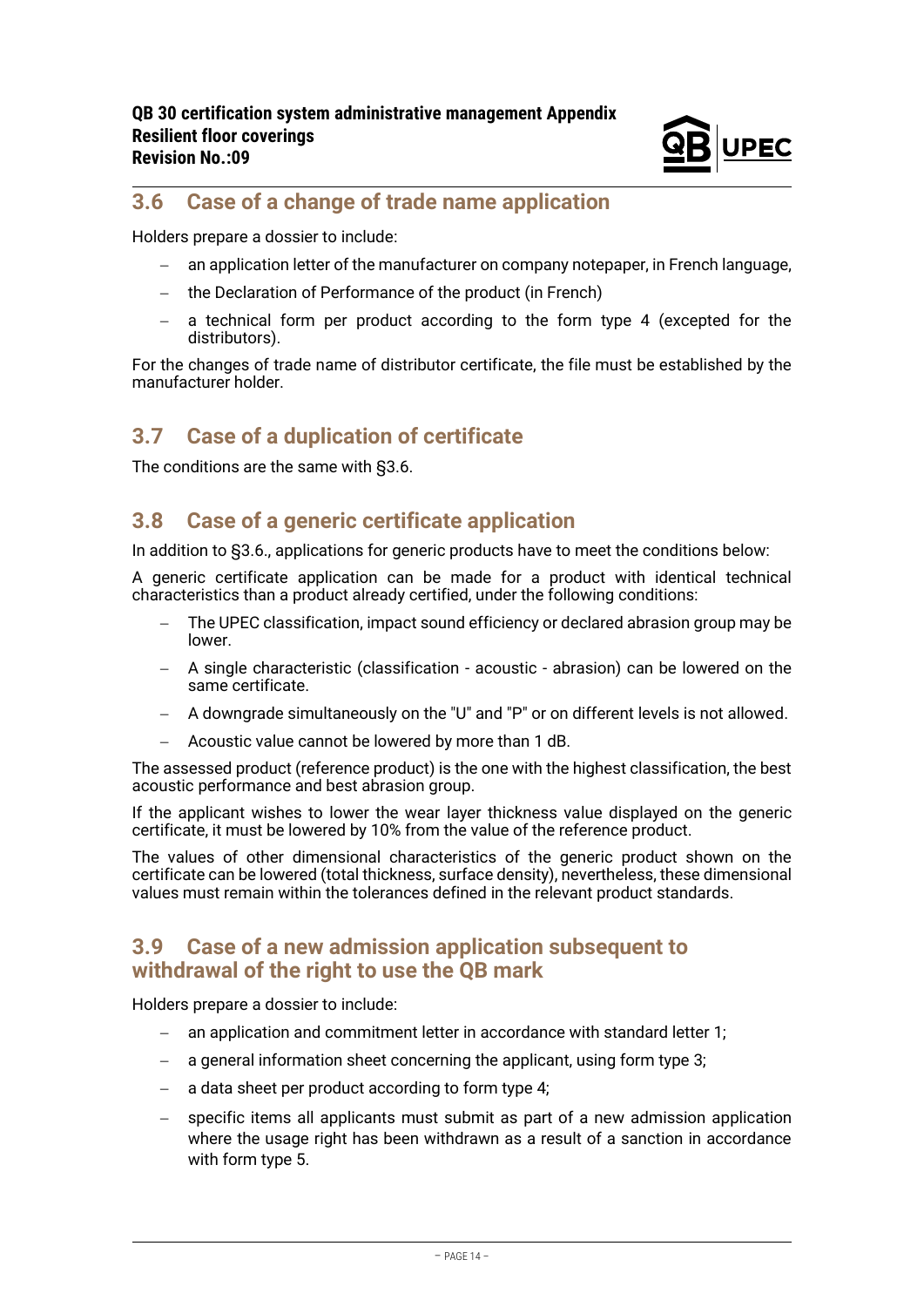

#### <span id="page-14-0"></span>**3.10 Standard letters**

The electronic versions of the models of letters and forms can be obtained from CSTB or on<br>the application website « Revêtements de sol résilients » available on « Revêtements de sol résilients » available on <http://evaluation.cstb.fr/> :

#### **STANDARD LETTER 1**

**QB mark associated with UPEC(.A+) classification– Resilient floor coverings**

**APPLICATION FORM FOR THE RIGHT TO USE THE QB MARK ASSOCIATED WITH UPEC(.A+) CLASSIFICATION** 

#### **STANDARD LETTER 2A**

**QB mark associated with UPEC(.A+) classification– Resilient floor coverings**

**APPLICATION FORM FOR THE EXTENSION OF THE RIGHT TO USE THE QB MARK ASSOCIATED WITH UPEC(.A+) CLASSIFICATION FOR A MODIFIED PRODUCT**

#### **STANDARD LETTER 2B**

**QB mark associated with UPEC(.A+) classification– Resilient floor coverings**

#### **MAINTENANCE APPLICATION FORM FOR THE RIGHT TO USE THE QB MARK ASSOCIATED WITH UPEC(.A+) CLASSIFICATION**

**And**

**DISTRIBUTOR'S COMMITMENT SHEET (VISA)**

**FORM-TYPE 3**

**QB mark associated with UPEC(.A+) classification– Resilient floor coverings**

**APPLICANT GENERAL INFORMATION SHEET**

**FORM-TYPE 4**

**QB mark associated with UPEC(.A+) classification– Resilient floor coverings**

**TECHNICAL FORM**

**FORM-TYPE 5**

**QB mark associated with UPEC(.A+) classification– Resilient floor coverings**

**SPECIFIC ITEMS ALL APPLICANTS (INDUSTRIALISTS, IMPORTERS, DISTRIBUTORS, ETC.) MUST PRODUCE AS PART OF A NEW ADMISSION APPLICATION WHERE THE USAGE RIGHT HAS BEEN WITHDRAWN AS A RESULT OF A SANCTION**

**FORM-TYPE 6**

**QB mark associated with UPEC(.A+) classification– Resilient floor coverings**

**APPROBATION OF THE REQUIREMENTS RELATIVE TO THE MARKING – EXTRACT OF RULES OF QB 30 §2.6. THE MARKING**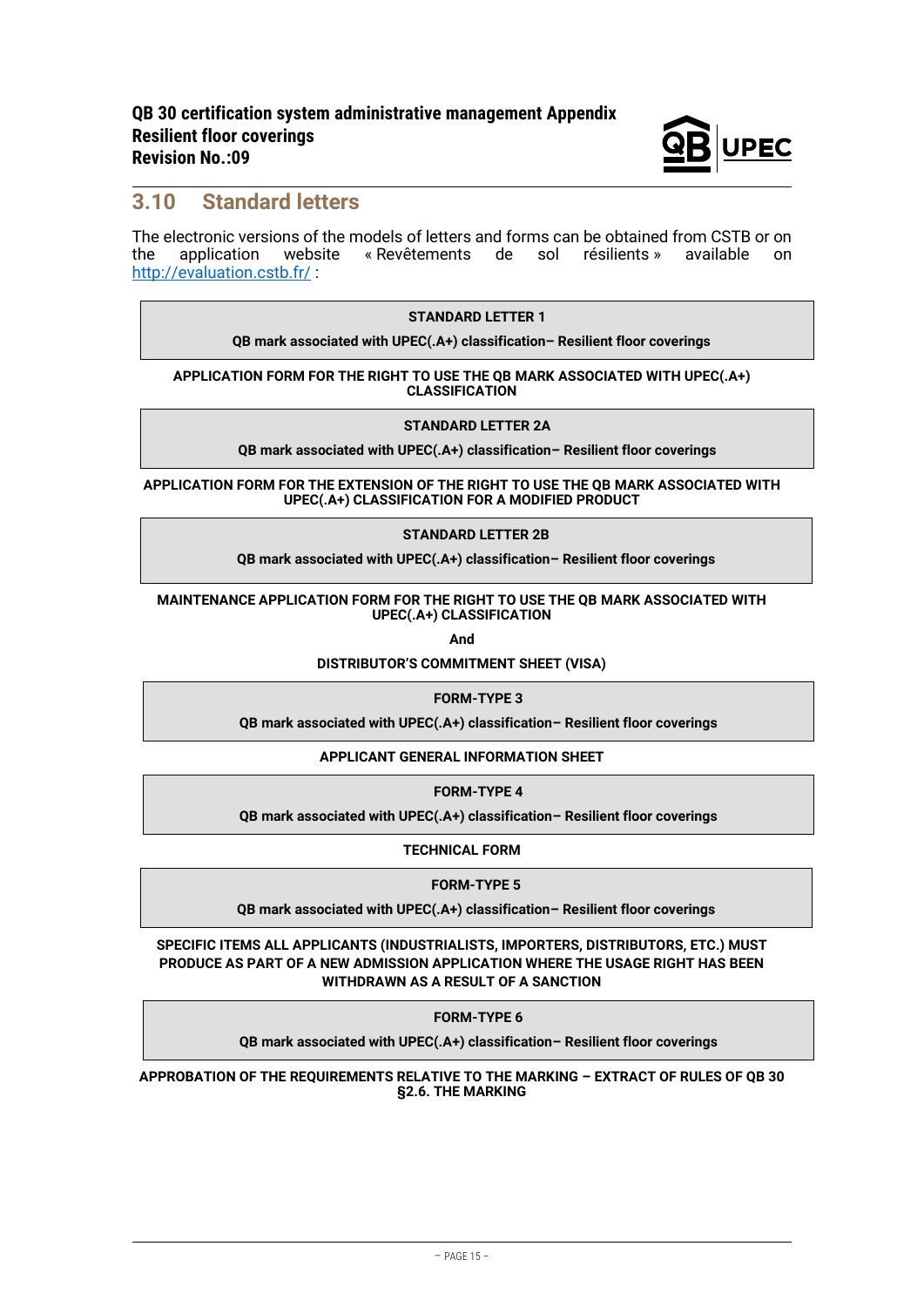# <span id="page-15-0"></span>Partie 4 **Prices**

The purpose of this part is to define the amount of services related to QB associated with UPEC(.A+) classification – Resilient floor coverings certification- and to describe the terms of payment.

The QB UPEC(.A+) certification includes the following services:

- − Management (development and implementation of an application, examination of the certification application, processing of certification application);
- − Testing;
- − Audits;
- − Complementary or supplementary checks;
- − Travel expenses.

## <span id="page-15-1"></span>**4.1 Services relating to QB UPEC(.A+) certification**

The payment for these services remains attainable also in case where the right to use the QB mark associated with UPEC(.A+) classification should not be granted or the application should be abandoned in the course of instruction.

| Nature of the<br>service                                                                                                      | Definition of the service                                                                                                                                                                                                                                                                                                                                                                 | <b>General terms and conditions</b>                                  |
|-------------------------------------------------------------------------------------------------------------------------------|-------------------------------------------------------------------------------------------------------------------------------------------------------------------------------------------------------------------------------------------------------------------------------------------------------------------------------------------------------------------------------------------|----------------------------------------------------------------------|
| Management:<br>Development and<br>implementation of<br>an application,<br>examination of the<br>certification<br>application. | Participation in the implementation of the<br>QB mark associated with UPEC(.A+)<br>classification, including the preparation of<br>the certification reference system.<br>Services including examination of the<br>application dossiers, relations with<br>applicants, laboratories and auditors, and<br>the assessment of the results of the checks.<br>It concerns the contract amount. | Initial application / extension<br>➤<br>application: $Cf$ . § 4.2.1. |
| Management:<br>Processing of<br>certification<br>application                                                                  | Services including the processing of<br>dossiers of certified products, relations with<br>holders, laboratories and auditors,<br>publication of certified data, certificates, the<br>assessment of the results of the<br>verifications (audit and tests) and the<br>sectorial communication actions. It<br>concerns the contract amount.                                                  | Surveillance: Cf. § 4.2.2.<br>⋗                                      |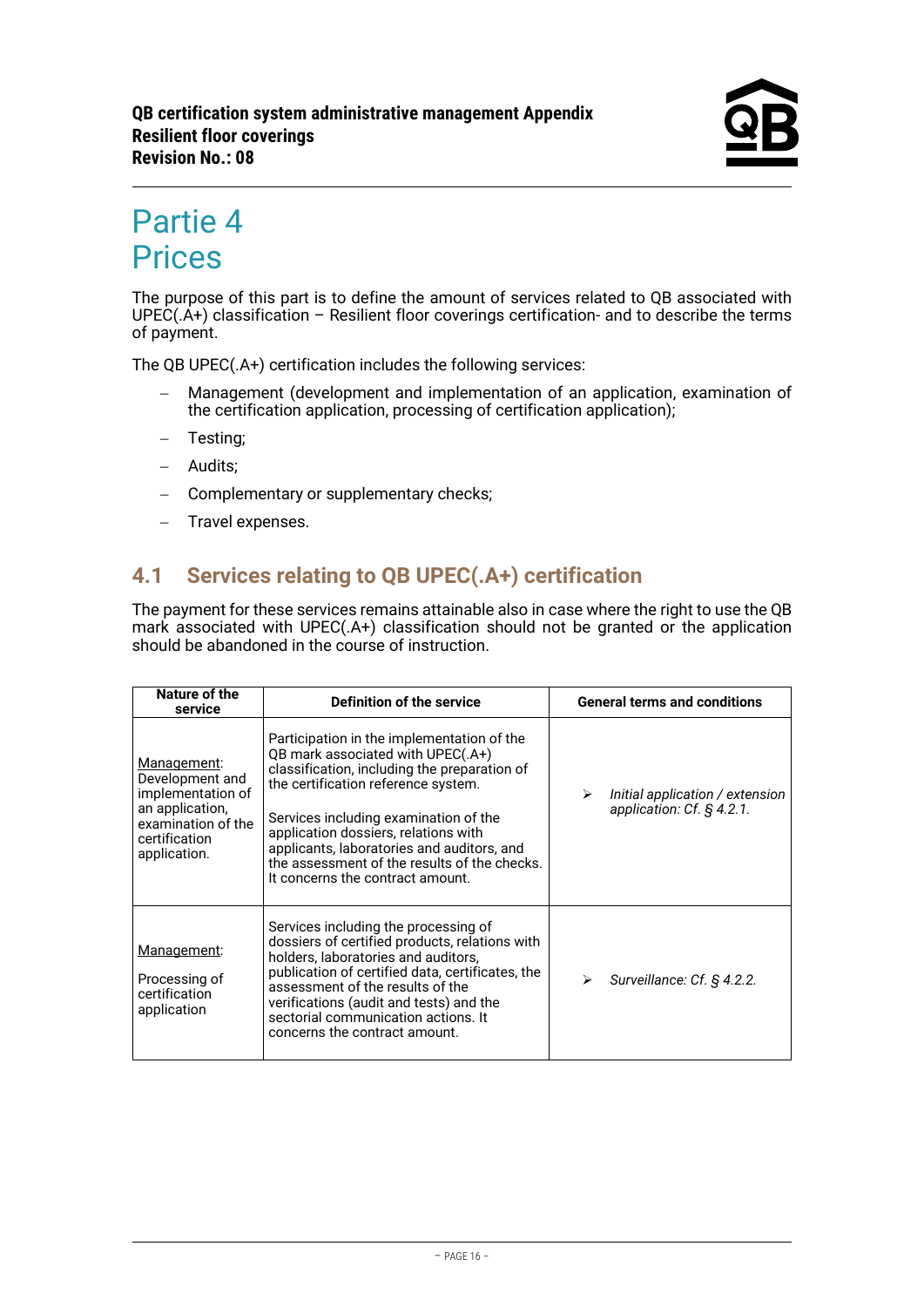#### **QB certification system administrative management Appendix Resilient floor coverings Revision No.: 08**



| <b>Nature of the</b><br>service             | <b>Definition of the service</b>                                                                                                                                                                                                          | <b>General terms and conditions</b>                                                                                                                                                                                                                                                                                                                                                                                                                                                                                                   |
|---------------------------------------------|-------------------------------------------------------------------------------------------------------------------------------------------------------------------------------------------------------------------------------------------|---------------------------------------------------------------------------------------------------------------------------------------------------------------------------------------------------------------------------------------------------------------------------------------------------------------------------------------------------------------------------------------------------------------------------------------------------------------------------------------------------------------------------------------|
| Testing                                     | Laboratories' testing services.<br>Services including preparation and<br>sampling itself                                                                                                                                                  | The minimum amount invoiced will be a<br>half day if the sampling is carried out<br>outside the ambit of the audit.<br>The applicant/holder supplies samples<br>free of charge and makes them available<br>at the laboratory's address.<br>The costs related to the import duties<br>and taxes are to be borne by the test<br>applicant; the applicant shall pay all the<br>duties and taxes before dispatching the<br>samples.<br>Initial application / extension<br>➤<br>application: Cf. § 4.2.1<br>Surveillance: Cf. § 4.2.2<br>↘ |
| Audit                                       | Services including preparation for the<br>audit, the audit itself as well as the report<br>and, where appropriate, the follow-up to<br>the corrective actions referred to in the<br>deviation sheets. It concerns the contract<br>amount. | Initial application: Cf. § 4.2.1<br>➤<br>$\blacktriangleright$<br>Surveillance: Cf. § 4.2.2                                                                                                                                                                                                                                                                                                                                                                                                                                           |
| Complementary /<br>supplementary<br>checks. | Services required by the additional checks<br>(audit or complementary verification<br>tests) which may turn out to be necessary<br>following insufficiencies or anomalies<br>detected by the current verifications.                       | These services are to be borne by the<br>applicant/holder according to the prices<br>in force, provided upon request.<br>Complementary / supplementary checks<br>costs are invoiced and paid before the<br>realisation of the services.                                                                                                                                                                                                                                                                                               |
| Travel expenses                             |                                                                                                                                                                                                                                           | If they are not included in the "audit"<br>service, the travel expenses are to be<br>invoiced after the performance of each<br>audit.                                                                                                                                                                                                                                                                                                                                                                                                 |
| Promotion                                   | Generic promotion of the QB mark<br>associated with UPEC(.A+) classification.<br>It concerns the contract amount.                                                                                                                         | Service where the amount is defined<br>each year.                                                                                                                                                                                                                                                                                                                                                                                                                                                                                     |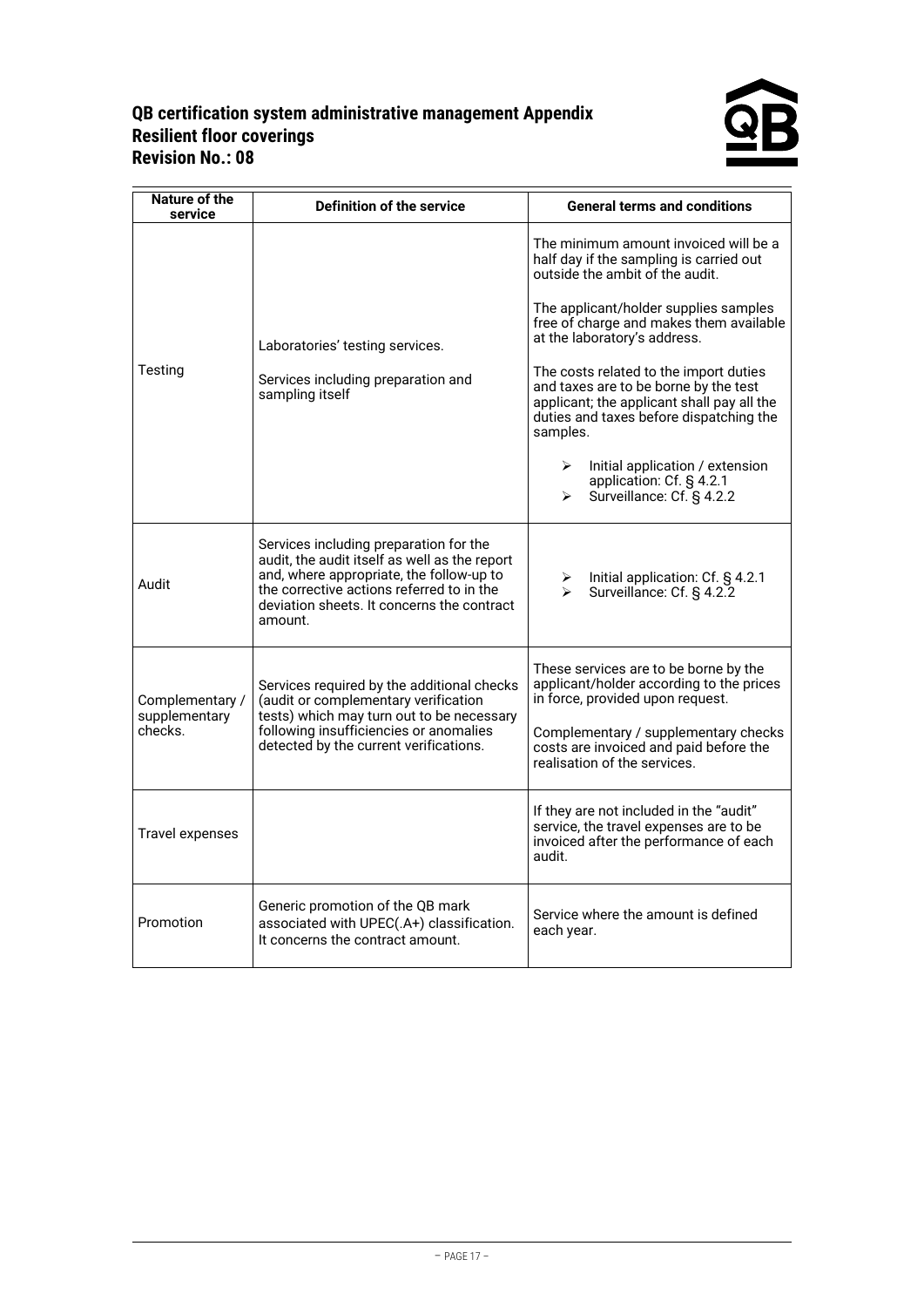#### <span id="page-17-0"></span>**4.2 Paying for the services**

#### **4.2.1 INITIAL APPLICATION / EXTENSION APPLICATION**

The right of registration and the fees linked with the instruction and audit services (admission, complementary admission or extension) and inspection expenses invoiced are payable at the same time after the reception of the complete application in order to register it officially.

If they are not included in the "audit" service, the travel expenses are to be invoiced after the performance of each audit.

The invoicing of the annual fees relating to the renewal of the right to use the mark is applicable to the products whose certificate issuing date is prior to the 1st of July of the year N-1.

These fees remain payable even if the right to use the QB mark is not awarded, extended, or if the application is abandoned during the examination.

#### **4.2.2 SURVEILLANCE**

The fees for the annual services pertaining to management and audit will be invoiced during the first quarter of each year and remain payable if the right to use the QB mark associated with UPEC(.A+) classification is not renewed, is cancelled or is suspended during the year.

If they are not included in the "audit" service, the travel expenses are to be invoiced after the performance of each audit.

#### **4.2.3 NON-PAYMENT OF AMOUNTS DUE**

The applicant or holder of the right to use the QB mark associated with UPEC(.A+) classification must pay all their fees in accordance with the stipulated terms of payment. Any failure on their part constitutes an obstacle to the performance by CSTB of the responsibilities of verification and corrective action that are incumbent upon them under this certification reference system.

In case an initial notification by registered letter, with receipt acknowledgement, should not result, within one month, in the payment of all the sums due, all penalties provided for in the General Requirements of the QB mark may be applied for all the products accepted for that holder.

### <span id="page-17-1"></span>**4.3 Cancellation by the applicant/holder of an audit or a test**

As regards any audit cancelled by the applicant/holder less than 30 days prior to the date of the audit, the CSTB may charge a lump sum by way of damages:

- 25% audit invoice if cancellation 1 month prior to the audit;
- − 50% audit invoice if cancellation from 1 month to 15 days prior to the audit;
- − 75% audit invoice if cancellation less than 15 days prior to the audit.

If the CSTB travel and accommodation expenses are not the subject of a fixed rate, they will be invoiced too, if those expenses cannot be fully refunded.

Applicants/holders do not have to pay this lump sum provided that they can demonstrate that the cancellation directly results from a case of absolute necessity as specified in the French Law.